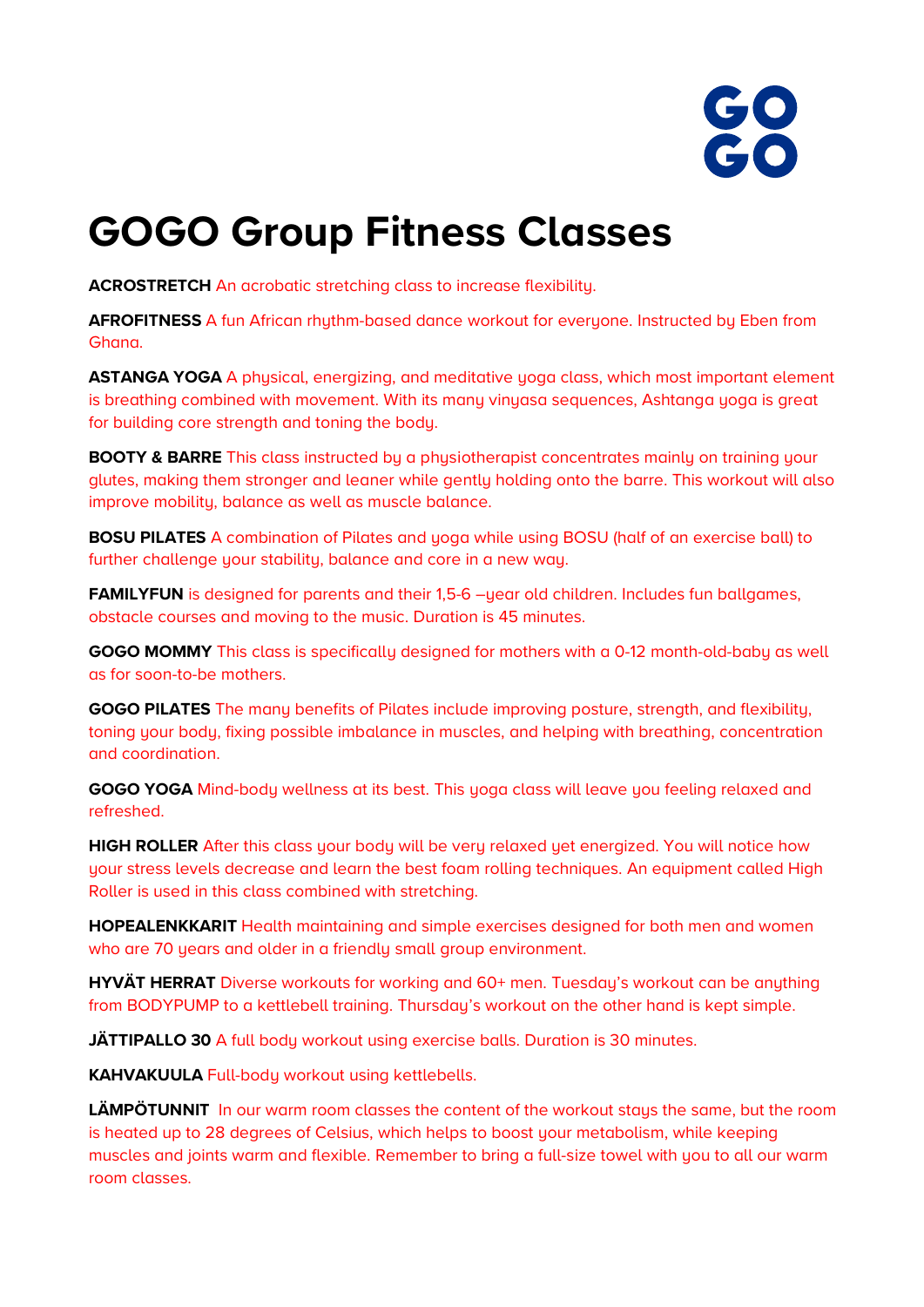

**LÄMPÖYOGA 90** The first 60 minutes of the class consists more of an active tupe of yoga such as Ashtanga and Flow, following with 30 minutes of calmer, longer stretches and asanas.

**LESMILLS BODYATTACK<sup>™</sup> is a high-energy fitness class with moves that cater for total beginners** to total addicts. We combine athletic movements like running, lunging and jumping with strength exercises such as push-ups and squats. A LES MILLS™ instructor will pump out energizing tunes and lead you through the workout – challenging your limits in a good way, burning up to 730 calories and leaving you with a sense of achievement.

LESMILLS BODYBALANCE<sup>™</sup> Ideal for anyone and everyone, BODYBALANCE<sup>™</sup> is the yoga-based class that will improve your mind, your body and your life. During BODYBALANCE an inspired soundtrack plays as you bend and stretch through a series of simple yoga moves and embrace elements of Tai Chi and Pilates. Breathing control is a part of all the exercises, and instructors will always provide options for those just getting started. You'll strengthen your entire body and leave the class feeling calm and centered.

**LESMILLS BODYCOMBAT™** This high-energy martial-arts inspired workout is totally non-contact and there are no complex moves to master. A LES MILLS™ instructor will challenge you to up the intensity and motivate you to make the most of every round. You'll release stress, have a blast and feel like a champ.

**LESMILLS BODYPUMP<sup>™</sup> is a barbell workout for anyone looking to get lean, toned and fit – fast.** Using light to moderate weights with lots of repetition, BODYPUMP gives you a total body workout. You'll leave the class feeling challenged and motivated, ready to come back for more.

**LESMILLS BODYSTEP<sup>™</sup> Basic stepping, just like walking up and down stairs, is at the heart of** BODYSTEP<sup>®</sup> – a full-body cardio workout to really tone your butt and thighs. In a BODYSTEP class you combine basic stepping with moves like burpees, push-ups and weight plate exercises to work the upper body also.

LESMILLS CXWORX<sup>™</sup> Exercising muscles around the core, CXWORX<sup>™</sup> provides the vital ingredient for a stronger body. A stronger core makes you better at all things you do, from everyday life to your favorite sports - it's the glue that holds everything together. All the moves in CXWORX have options, so it's challenging but achievable for your own level of fitness. During the 30-minute workout trained instructors guide you through correct technique as you work with resistance tubes and weight plates, as well as body weight exercises like crunches, and hovers. You will also get into some hip, butt and lower back exercises.

**LESMILLS GRIT® CARDIO** is a 30-minute high-intensity interval training (HIIT) workout that improves cardiovascular fitness, increase speed and maximize calorie burn. This workout uses a variety of body weight exercises and provides the challenge and intensity you need to get results fast. LES MILLS GRIT Cardio takes HIIT and combines it with powerful music and inspirational coaches who will be down on the floor with you, motivating you to go harder to get fit, fast.

**LESMILLS GRIT® PLYO** is a 30-minute high-intensity interval training (HIIT) plyometric-based workout, designed to make you perform like an athlete. This workout uses a bench and combines explosive jumping exercises with agility training to increase explosiveness and to build a lean and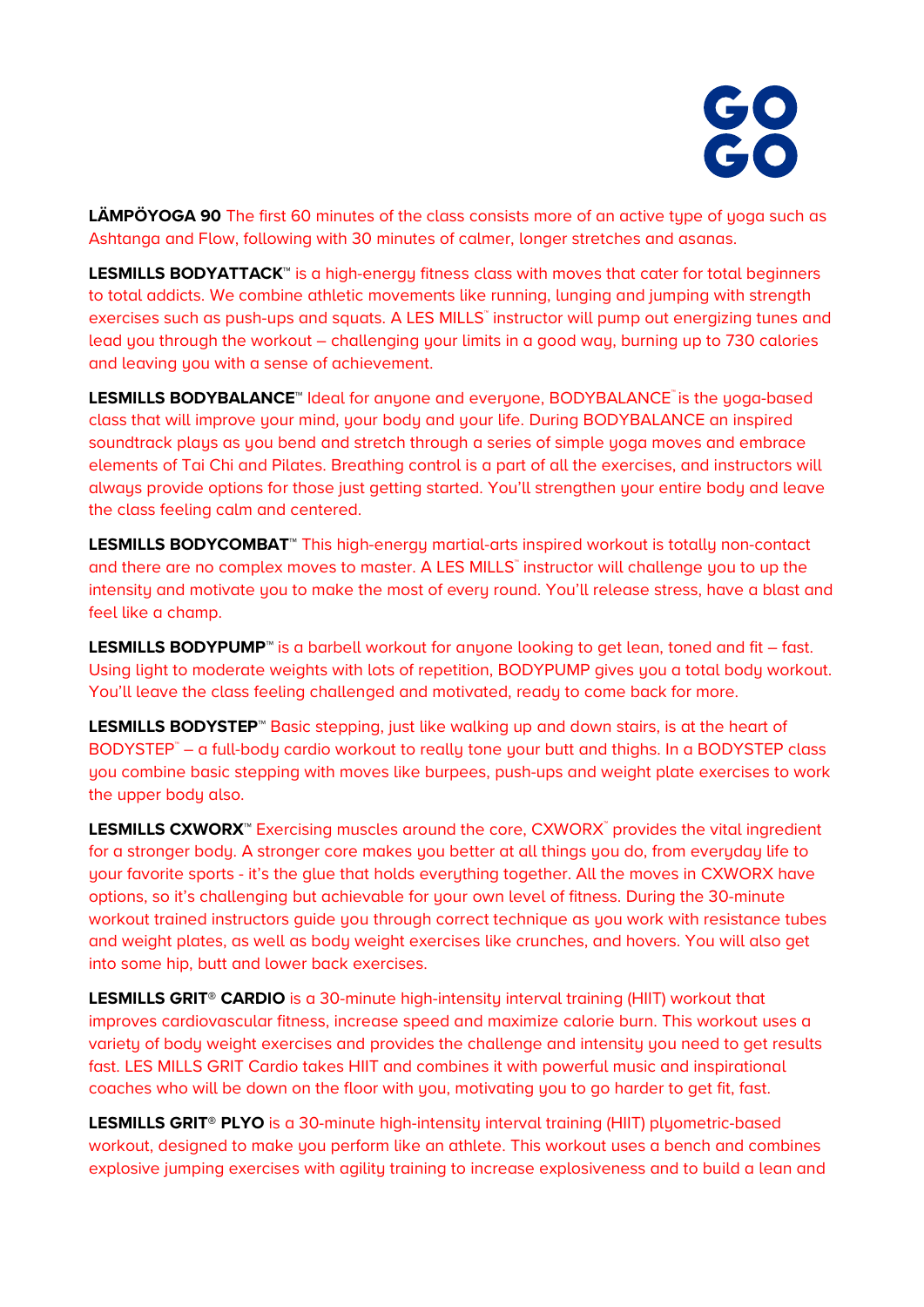

athletic body. LES MILLS GRIT Plyo takes cutting edge HIIT and combines it with powerful music and inspirational coaches who will be down on the floor with you motivating you to go harder to get fit, fast.

**LESMILLS GRIT® STRENGHT** is a 30-minute high-intensity interval training (HIIT) workout, designed to improve strength and build lean muscle. This workout uses barbell, weight plate and body weight exercises to blast all major muscle groups. LES MILLS GRIT Strength takes cutting edge HIIT and combines it with powerful music and inspirational coaches who will be down on the floor with you, motivating you to go harder to get fit, fast.

**LESMILLS RPM<sup>™</sup> is a group indoor cycling workout where you control the intensity. With great** music pumping and the group spinning as one, your instructor takes you on a journey of hill climbs, sprints and flat riding. In an RPM workout you repeatedly spin the pedals to reach your cardio peak then ease back down, keeping pace with the pack to lift your personal performance and boost your cardio fitness. You control your own resistance levels and speed so you can build up your fitness level over time. It's a journey, not a race!

**LESMILLS SRINT™** is a 30-minute High-Intensity Interval Training (HIIT) workout, using an indoor bike to achieve fast results. It's a short, intense style of training where the thrill and motivation comes from pushing your physical and mental limits. The 30 minutes you put into a LES MILLS SPRINT workout drives your body to burn calories for hours. You combine bursts of intensity, where you work as hard as possible, with periods of rest that prepare you for the next effort. The payoff? You smash your fitness goals, fast.

**LESMILLS THE TRIP<sup>™</sup> is a fully immersive workout experience that combines a 40-minute multi**peak cycling workout with a journey through digitally-created worlds. With its cinema-scale screen and sound system, THE TRIP takes motivation and energy output to the next level, burning serious calories. Cycling with friends has never been so much fun! There are 14 different trips, each with a different theme. In this class time will fly by so fast that you won't even notice. Every participant decides for themselves how difficult they want to make the workout by adjusting the settings of the bike being used.

**LESMILLS TONE<sup>™</sup>** If you want the optimal mix of strength, cardio and core training this is it. The challenging mix of lunges, squats, functional training and tubing exercises will help you burn calories and take your fitness to the next level. LES MILLS TONE has a wide variety of options accommodating all fitness levels ensuring everyone leaves the workout feeling successful.

**LIIKKUVUUS/VENYTTELY** This stretching and mobility class should find place in everyone's weekly workout routine. The class will help you decrease the risk of injuries, tension and muscle pain. Equipment such as Foam roller and massage ball may be used.

**MUOKKAUS** A functional full body workout combining aerobic and strength exercises. Equipment such as resistance tubes and hand weights may be used.

**PiYo** combines the muscle-sculpting, core-firming benefits of Pilates with the strength and flexibility benefits of yoga. It's a true fat-burning, low-impact program, and you'll get incredibly defined.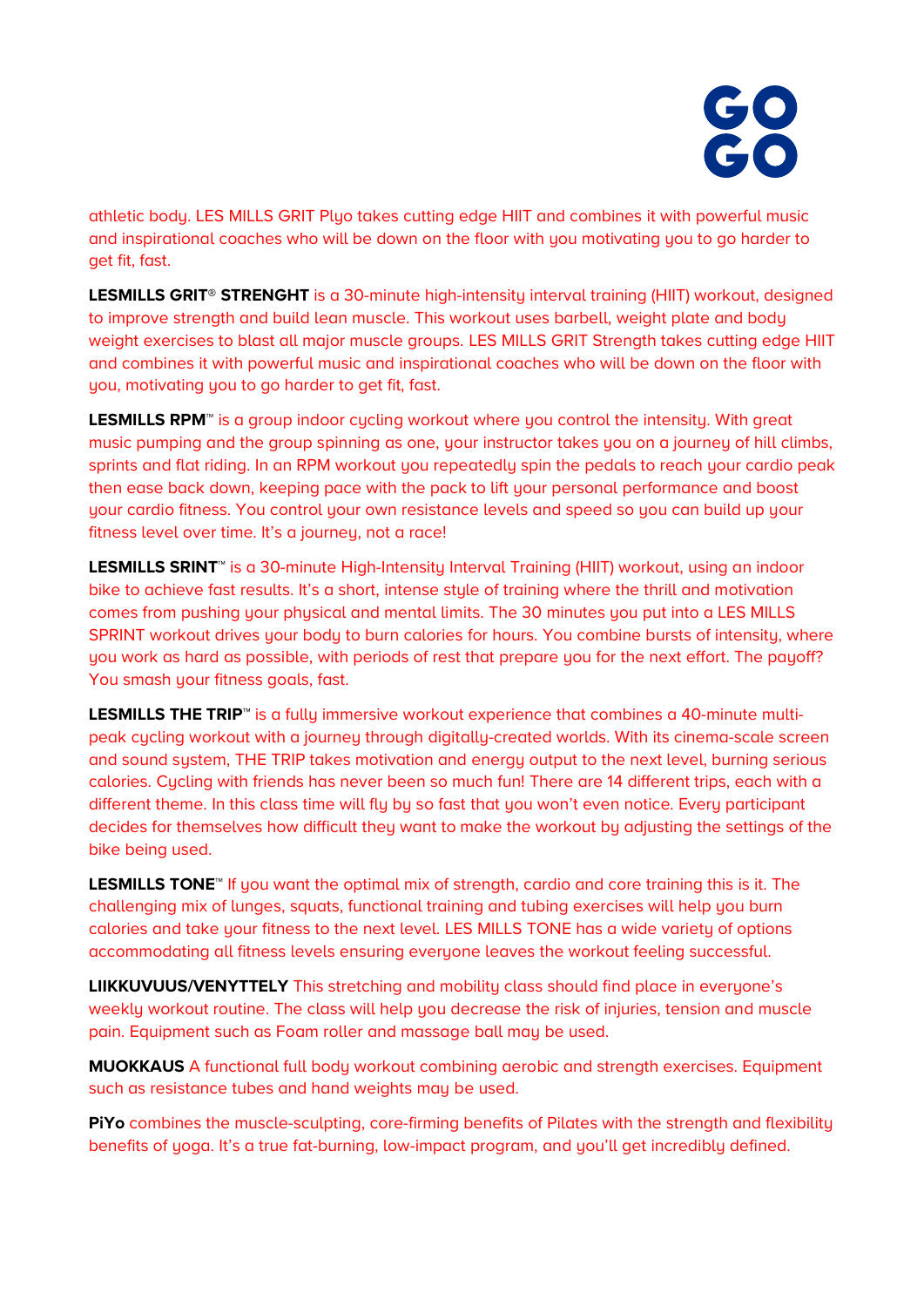

**POWER PILATES** During this Pilates class exercises instructed can be fulfilled at your own pace. The class includes one warm up movement following with 6-8 different movements, and the class ends with a relaxation practice. Come challenge your balance, deep muscles, resistance, oxygen intake and flexibilitu in a relaxed atmosphere with beautiful music playing in the background.

**SENIORIITTA CIRCUIT** Circuit strength training using easy gym equipment. Designed for women 60 years and older.

**SENIORIITTA** Designed specifically for women 60 years and older. Includes diverse exercises in a fun and relaxed small group environment.

**SPLASH-VESIJUMPPA** Water aerobics at the indoor pool in Hotel Ilves. Duration is 45 minutes, after which you can enjoy the Finnish sauna. Please take your own swimsuit and a towel with you. Remember to sign up beforehand as the space is limited.

**TERÄSPAKARAT** Simple and effective exercises to strengthen your glutes. Duration varies from 20 to 30 minutes.

**VAHVAT KÄDET 20** A simple yet intensive 20-minute workout to tone your arms.

**VATSA-SELKÄ** A simple 30-minute workout training your core.

**VENYTTELY 30** Stretching for 30 minutes. Decreases the risk of injuries, tension and muscle pain. We highly recommend that you include this class in your weekly workout schedule.

**VETERAANIT** GOGO has been offering a free workout for the Finnish veterans weekly for over 25 years.

**YIN YOGA** In this class you get to concentrate on your own body and breathing, while performing long gentle stretches and asanas.

**YOGALATES** A combination of different kinds of flexibility and core strengthening practices from Pilates and yoga. Helps with finding and increasing balance and strength in your body and mind.

## SMALL GROUP GYM FLOOR WORKOUTS

**CROSS CIRCUIT 30** Effective cardio and strength class for the entire body using the cross trainers and hand-weights.

**GOGO SALIOHJELMA** In this class our gym instructor will go through a beginner's strength training program that you can start to follow on your own.

**HIIT 30** 30 minute high intensity interval training workout. Equipment such as boxes, ropes, boxing bags, kettlebells, and cross trainers may be used.

**KIINTEYTYSTREENI** A full body workout concentrating on the largest muscle groups in your body. Burn calories while strengthening and toning your muscles. This small group class will challenge your workouts and the workout is different every week.

**KUNTOSALI CIRCUIT** 30 or 45 minute circuit strength training class using easy gym equipment.